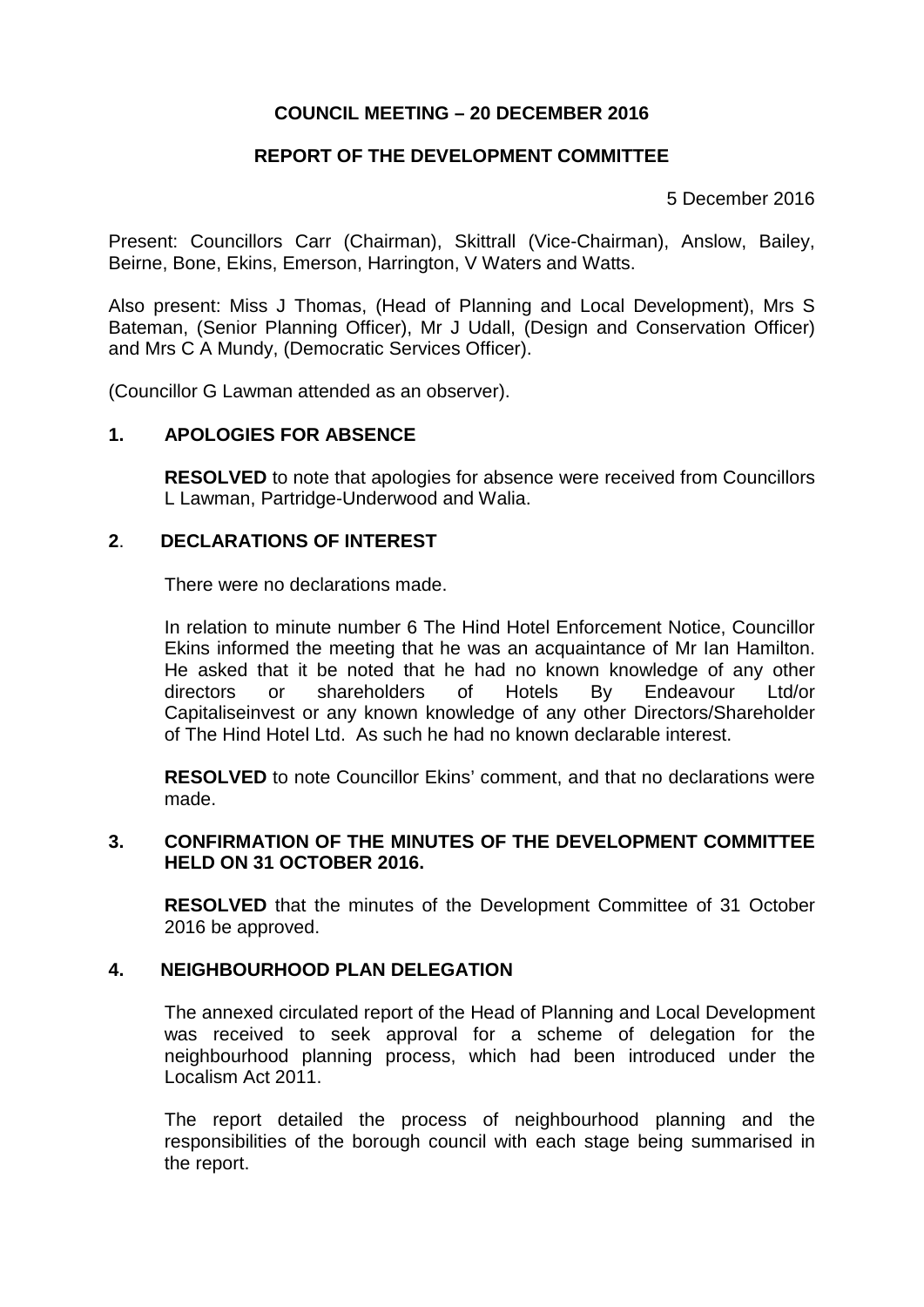Members sought confirmation that should community groups seek to form a neighbourhood forum that ward members would be notified of this. The Senior Planning Officer confirmed this would be the case.

# **R1 RECOMMENDED** that:

(i) the following matters related to Neighbourhood Planning be delegated to the Head of Planning and Local Development:

(a) the determination of neighbourhood area applications, unless there are objections and the neighbourhood area is not the same as the parish boundary in a parished area, when it should be determined at Development Committee;

- (b) the determination of Neighbourhood Forum applications;
- (c) the carrying out of the legal check;

(d) the decision to proceed to referendum where the decision accords with the examiner's, if the decision differs from that of the examiner it should be made at Development Committee;

(e) the setting of the referendum date in consultation with the Head of Resources;

(ii) the 'scheme of delegation of officers' be amended accordingly.

# **5. WELLINGBOROUGH TOWNSCAPE HERITAGE INITIATIVE (THI) UPDATE**

The annexed circulated report of the Head of Planning and Local Development was received to provide members with an update on the current position of the Wellingborough Townscape Heritage Initiative (THI).

The report detailed the progress made on the following:

- Hind Hotel:
- 7 Broad Green:
- The Angel Hotel;
- The Bakehouse, 2-3 Broad Green and the barn 24 Jackson's Lane;
- The Church Hall, Priory Cottage and 27 Church Street;
- Queens Hall, High Street:
- Shop front grant;
- Public realm projects.

Members made particular reference to the former Angel Hotel and the proposal that this be removed from the Wellingborough Townscape Heritage Initiative. There was considerable concern that this former hotel was a particular eyesore and had fallen into disrepair. Other properties in the vicinity were well looked after and this part of the area looked particularly neglected.

The THI Project Manager explained that former hotel was targeted as a 'critical building' for the Heritage Lottery Fund. Numerous correspondence has been sent to the owners to encourage them to apply for the grant funding but there has been no response. The HLF funding was only available for projects that had started during the next year and it was considered extremely unlikely that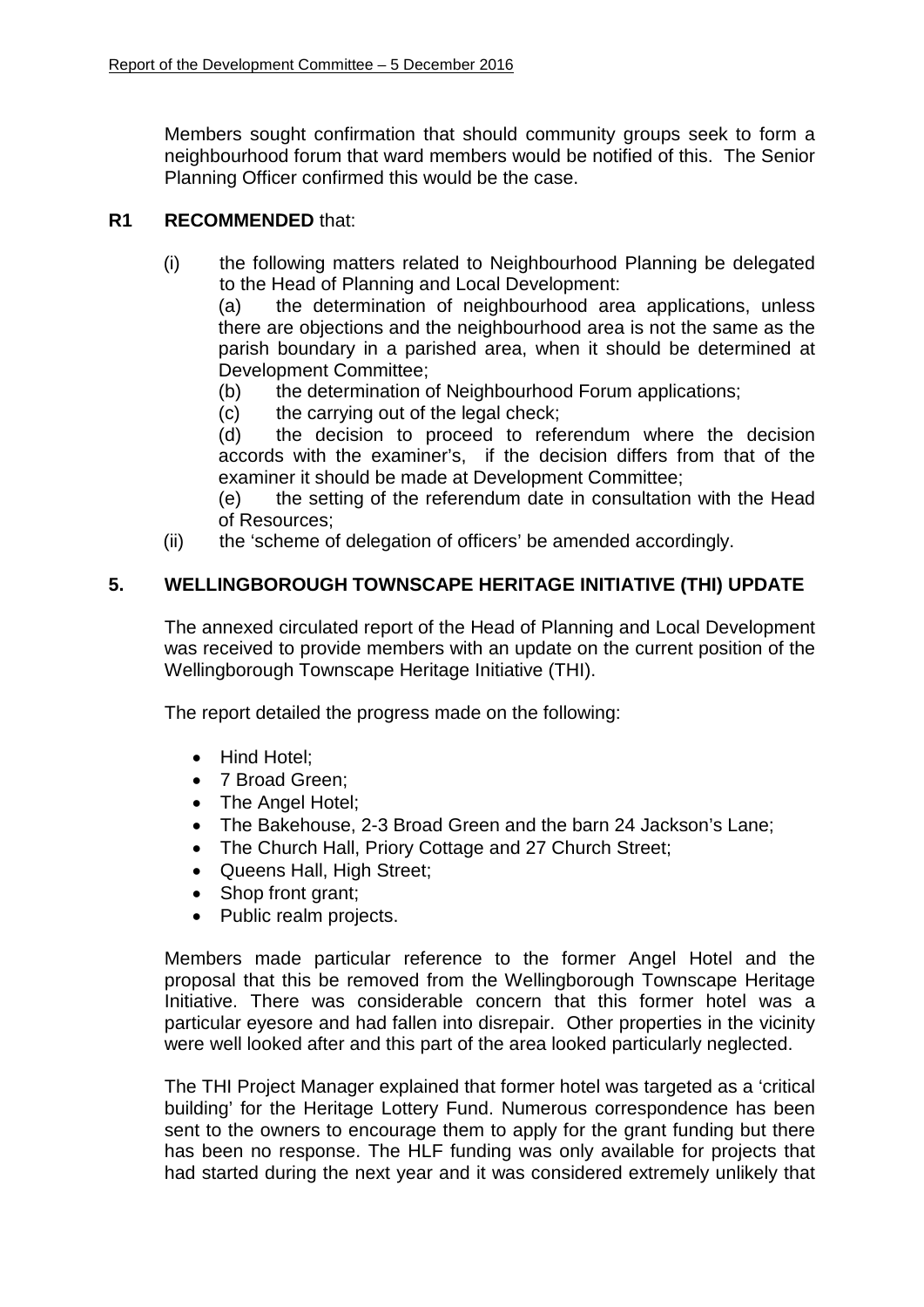this would happen. Officers were therefore recommending that this be removed from the THI, so that monies could be reallocated, rather than it be returned to the HLF.

Members asked how long the funding would remain available and were informed that the deadline date was October 2017. Work on projects had to be commenced by this date. Members concluded that it was imperative that the funding was spent and not returned to the HLF. Members also praised the work of officers for the completion of the work on the Church Hall and Priory Cottage and 27 Church Street.

**RESOLVED** that approval be given to:

- (i) Officers asking the Heritage Lottery Fund to give approval to the removal of the Angel Hotel from the Wellingborough Townscape Heritage Initiative;
- (ii) the Wellingborough Townscape Heritage Initiative public realm proposals being submitted to the Heritage Lottery fund for approval.

(Councillor Emerson abstained from voting and Councillor Maguire voted against resolution (i) above).

## **6. HIND HOTEL ENFORCEMENT NOTICE**

The annexed circulated report of the Head of Planning and Local Development was received to seek approval to commission an open market valuation of the Hind Hotel, along with a quantity surveyor's cost estimate of necessary repairs to enable an appropriate notice to be served on the property owners to undertake the necessary repairs.

The Hind Hotel is a grade II\* listed building, which had been deteriorating over the last 15 years.

A condition report was appended to the report which highlighted the extent and severity of the defects. Urgent repairs were required to the roof, carpentry to windows and porch, masonry repairs/re-pointing and rainwater goods overhaul. Internally there were issues with the plasterwork and wall panelling as well as partial floor subsidence in the basement.

If a listed building was not being adequately maintained the council was obliged to intervene to ensure that the owners carried out the repairs.

The Heritage Lottery Fund (HLF) scheme had identified the Hind Hotel as a critical building for grant funding. Approximately 70% of the costs of approved works, which were the majority of items listed on the schedule, would be met from the scheme. New owners had taken over The Hind in 2015 and started the THI application process. This had subsequently stalled and only minor repairs have been undertaken since.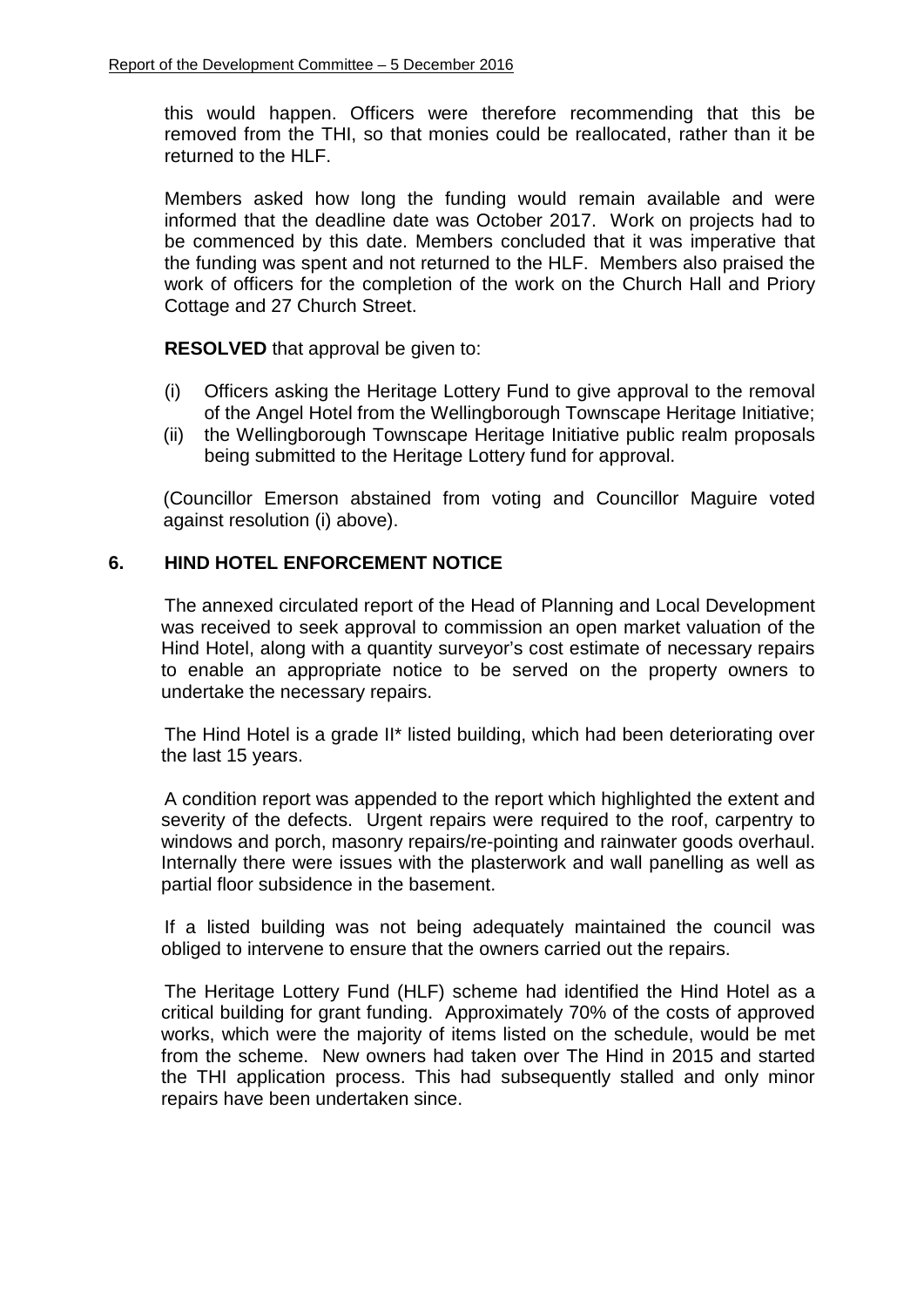The current owner is a director of Hotels by Endeavour Ltd who purchased the Hind Hotel, financed by Capitaliseinvest in 2015. In August 2016 Hotels by Endeavour was put into administration.

The Head of Planning and Local Development informed the committee that she was meeting with the administrators shortly and would provide a briefing note to members following the meeting.

The report detailed the four notices that could be served to include Urgent Works notice, Repairs notice, a Building Act Dangerous Structure notice and a Section 215 notice.

Members queried the cost of the Condition Survey carried out by GSS Architects in October 2015 and the previous survey carried out in 2013.

Officers clarified that the survey had been purchased at a reduced price of £750 from GSS Architects when the original party commissioning the work, who is believed to be The Hind Hotel, failed to pay for it. Officers were unable to confirm the cost of the previous survey but would find out this information and let members know.

Members all agreed that The Hind Hotel was an iconic building in the centre of town which needed to be repaired and maintained as a matter of extreme urgency. They asked if the Administrators would be in a position to carry out the work required or whether their intention would be to sell-on the business. The Head of Planning responded to this and said she did not know of their intentions at the present time but that this would form part of the discussions at the meeting. Members were aware that the HLF funding would not be able to go to a company in administration so this presented additional concerns. Members also asked if the council could ensure that owners were more accountable for the maintenance of listed buildings. Concern was expressed in regard to the timescale of commencing the work and whether the HLF deadline date could be met.

Members also asked if consideration could be given to a compulsory purchase order of the building. The Head of Planning and Local Development confirmed that a CPO could be an option. She clarified that only the owner of a property could apply for an HLF grant. If the council carried out and paid for the repairs then a charge would be placed on the property as had happened with the former Indian restaurant on Church Street.

Once an open market valuation of the Hind Hotel had been received along with a surveyor's estimate of the cost of the necessary repairs a further report would be brought back to committee for agreement before a capital bid was made to Resources Committee.